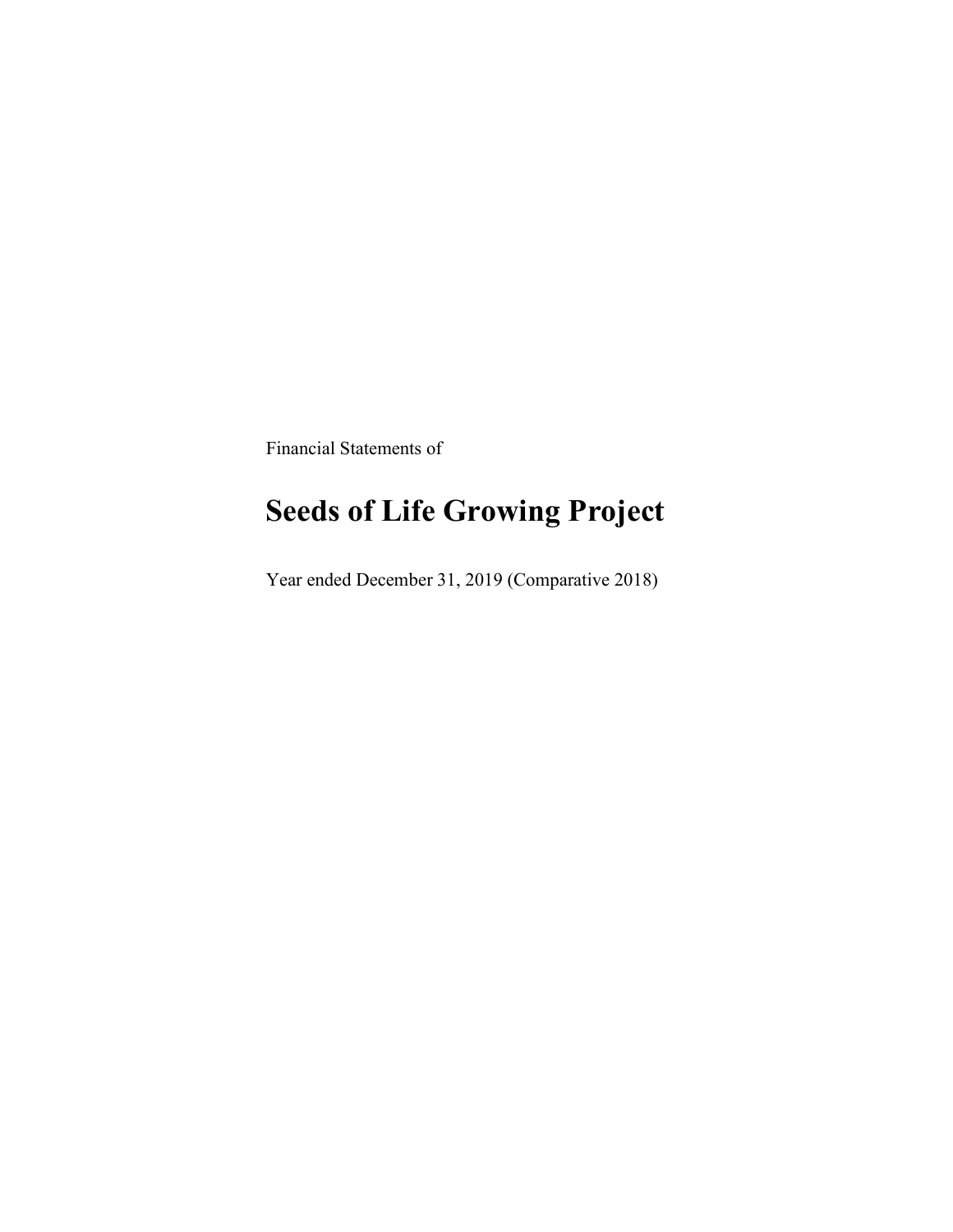## SEEDS OF LIFE GROWING PROJECT

Statement of Financial Position December 31, 2019 and 2018

|                                                                         |               | 2019                  | 2018                  |
|-------------------------------------------------------------------------|---------------|-----------------------|-----------------------|
| <b>Assets</b>                                                           |               |                       |                       |
| Cash in Bank                                                            | \$            | 19,971.25             | \$<br>18,746.00       |
| <b>Total Assets</b>                                                     | \$            | 19,971.25             | \$<br>18,746.00       |
| <b>Liabilities</b>                                                      |               |                       |                       |
| Accrued Expenses (Crop Inputs/Advertising)                              | $\mathcal{S}$ | 0.00                  | \$<br>0.00            |
| <b>Total liabilities</b>                                                |               | 0.00                  | 0.00                  |
| <b>Fund Balances</b>                                                    |               |                       |                       |
| <b>Operating Fund Opening Balance</b><br>Current Year Surplus/(Deficit) |               | 18,746.00<br>1,225.25 | 5,072.74<br>13,673.26 |
| <b>Total Fund Balances</b>                                              |               | 19,971.25             | 18,746.00             |
| <b>Total Liabilities and Fund Balances</b>                              | S             | 19,971.25             | \$<br>18,746.00       |

#### Notes:

- Financial results are reported to Canadian Foodgrains Bank to be included in their Annual Financial Reports.
- Surplus balance retained to offset crop input expenditures at the start of the next growing season.